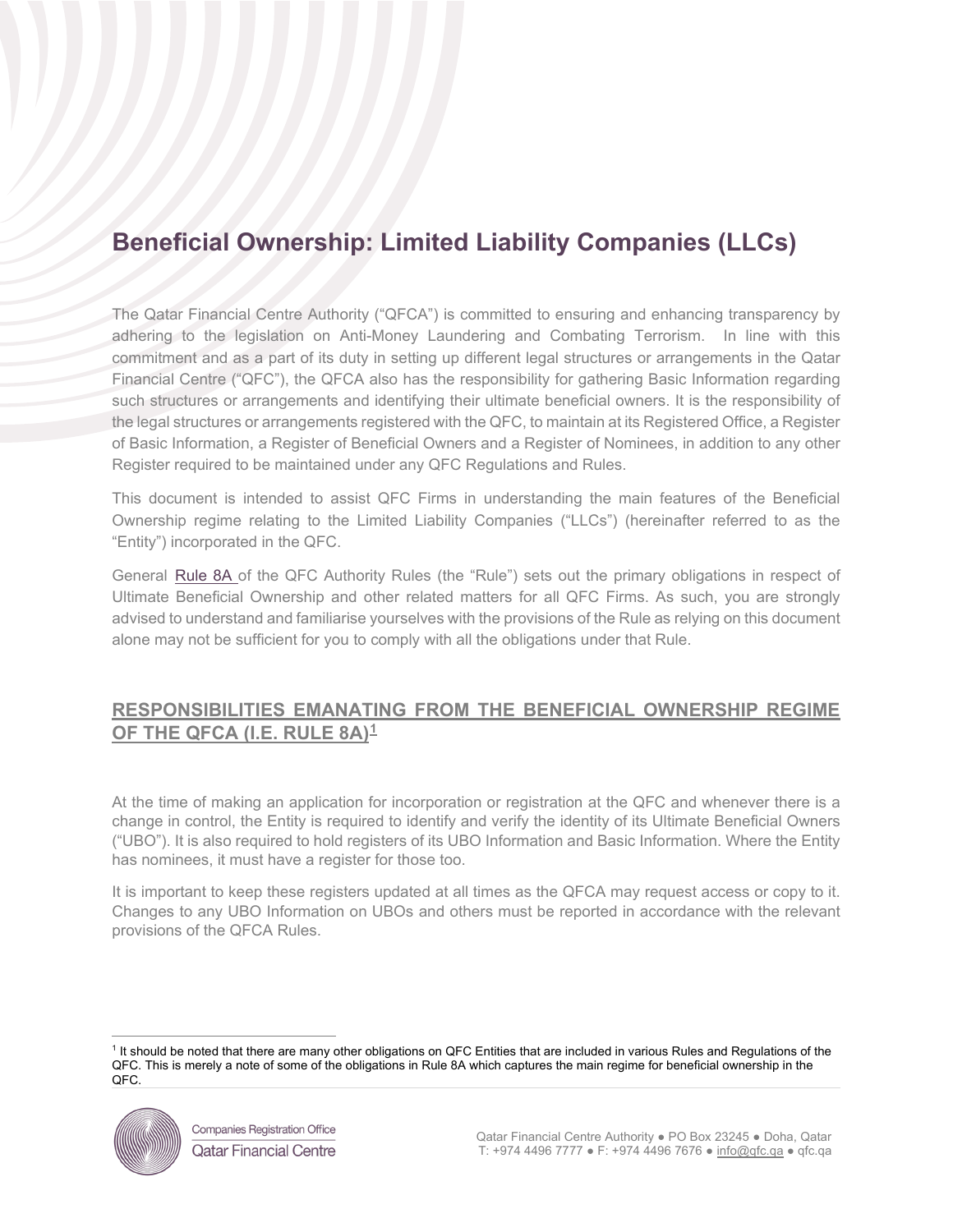# **(A) BASIC INFORMATION**

## **What is Basic Information?**

Basic information means information relating to the Entity including but not limited to the following:

- 1. Name of the Entity;
- 2. Proof of its incorporation or registration (e.g., Certificate of Incorporation);
- 3. Its legal form and status (e.g., LLC);
- 4. Address of its registered office or principal place of business in the QFC;
- 5. Articles of Association;
- 6. List of key persons including directors, senior executive function and company secretary;
- 7. Register of members or shareholders; and
- 8. Details of the members' or shareholders' interest, including voting rights and number of shares held by each member or shareholder.

Please click on the following link to read more about what constitutes basic information: [https://qfcra](https://qfcra-en.thomsonreuters.com/sites/default/files/net_file_store/QFCA_Compliance_Notice_No._21.pdf)en.thomsonreuters.com/sites/default/fi[les/net\\_file\\_store/QFCA\\_Compliance\\_Notice\\_No.\\_21.pdf](https://qfcra-en.thomsonreuters.com/sites/default/files/net_file_store/QFCA_Compliance_Notice_No._21.pdf)

## **When should the Basic Information be submitted with the QFCA?**

The Entity needs to provide the Basic Information at the time of making an application for incorporation and registration in the QFC and whenever requested by the QFCA or in accordance with the QFC Rules and Regulations. This information may change during the life of the Entity, so it is important that the Entity maintains, at its registered office, a register of Basic Information which must be kept up-to-date at all times.

# **(B) BENEFICIAL OWNERSHIP**

#### **What is Beneficial Ownership?**

**Beneficial Ownership** is a term that is used to determine the natural persons who ultimately own or control a certain legal structure or arrangement. For instance, the shareholder of a given entity may be its direct owner, but that shareholder may be owned or controlled by another corporate entity which, in turn, may be owned by a natural person. It is this natural person who is the UBO of the QFC entity

Thus, the chain of ownership will need to be determined up until we are able to identify the natural person who is the UBO of the Entity. As such, the Beneficial Ownership regime tracks through several layers of the Entity's legal/corporate and natural owners to determine the UBO. In the QFC, UBO is determined according to a set of criteria that is established under the [Rule](https://qfcra-en.thomsonreuters.com/rulebook/qfca-rules-0) .

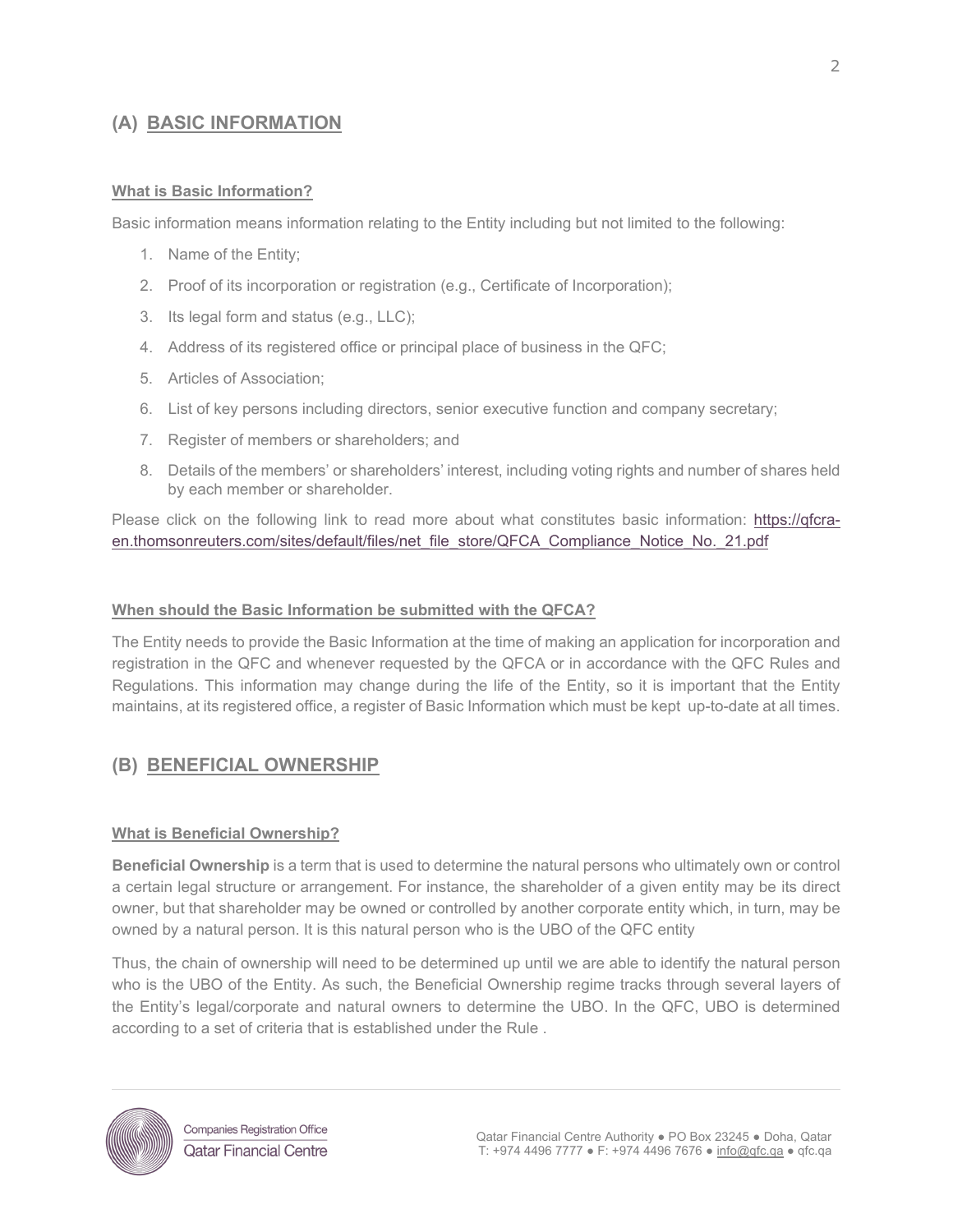## **How is the UBO of a QFC Firm determined?**

A UBO in respect of an Entity is a natural person who:

- 1. holds or controls, or is entitled to hold or control, directly or indirectly, or by any other means, including acting in concert with one or more persons, 20% or more of the Entity's shares;
- 2. holds or controls or is entitled to hold or control, directly or indirectly, or by any other means, including acting in concert with one or more persons, 20% or more of the voting rights in the Entity;
- 3. holds or controls or is entitled to hold or control, directly or indirectly, including through contractual arrangements or by any other means, including acting in concert with one or more persons, the right to appoint or remove a majority of the board of directors of the Entity; or
- 4. has the right to exercise, or actually exercises, control over the management of the Entity.

Where any of the above roles are fulfilled by a legal person (including legal arrangements), the Entity must identify the natural person(s) who ultimately exercise control over such legal person(s) as the Beneficial Owners. It is important that the Entity traces through all the legal person(s) or legal arrangements in order to determine and identify the natural person that is the UBO of the Entity.

Please see General [Rule 8A](https://qfcra-en.thomsonreuters.com/rulebook/qfca-rules-0) of the QFCA Rules for information on how a UBO is determined.

#### **What is Beneficial Owner ("BO") Information?**

Once the UBO is determined, the Entity must provide to the QFCA the following information about such UBO:

- 1. Full name as it appears on that person's passport or other government issued national identification document, including identifying number, country of issue, date of issue and expiry;
- 2. Nationality(s), place and date of birth;
- 3. Residential address or address for service of notices;
- 4. The date on which that person became or ceased to be a BO;
- 5. Percentage of shares or voting rights that are held or controlled by that person and the date of change of such percentage;
- 6. A brief description of the basis on which the person exercises control, if control is exercised through means other than direct or indirect ownership of shares or control of voting rights; and
- 7. The date on which the register of BO was last updated.

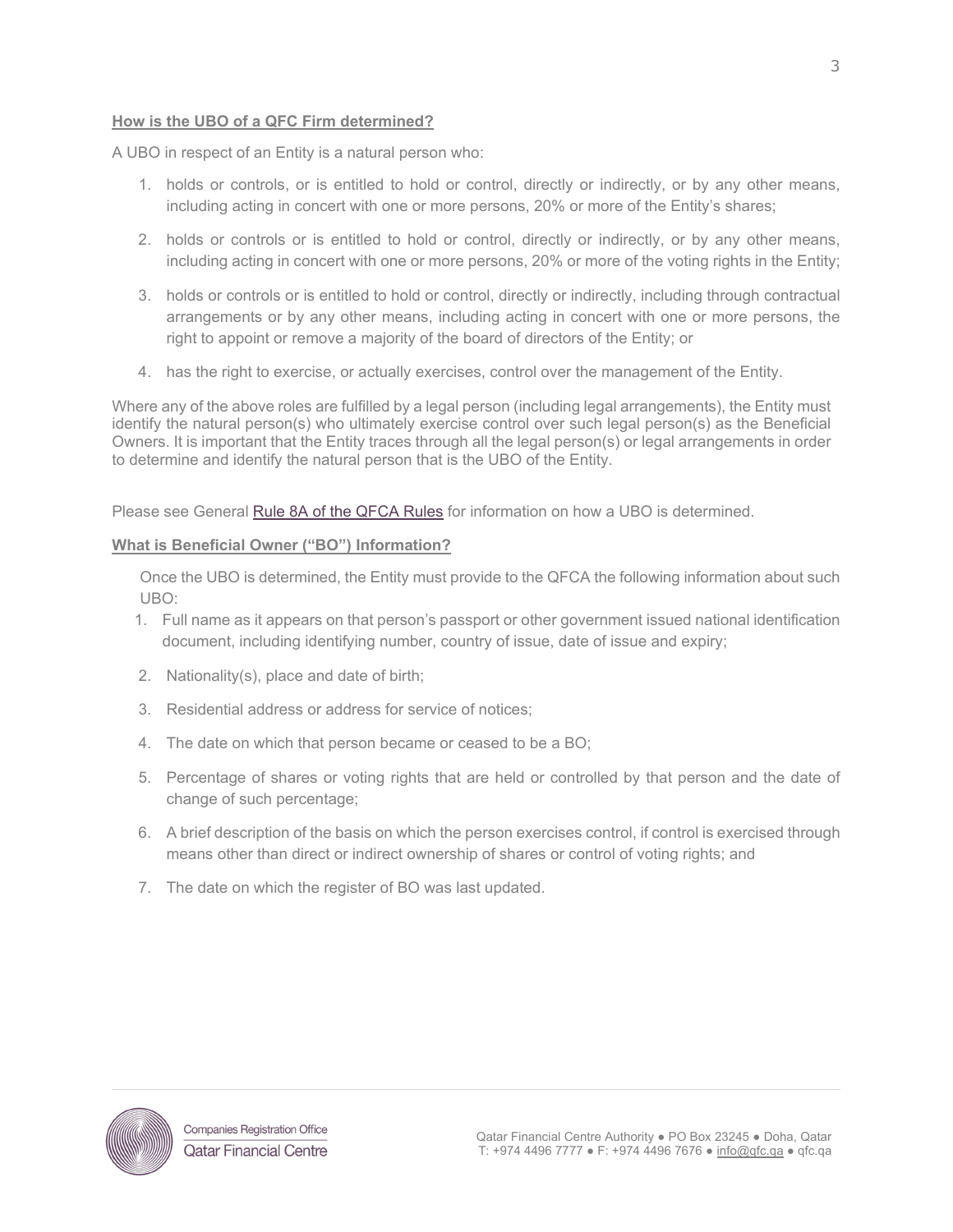# **(C) NOMINEES**

Financial Action Task Force (FATF), the global standard setter and policymaking and an enforcement body in the field of combating money laundering, terrorism financing and other threats to the international financial system in the Interpretive Note<sup>[2](#page-3-0)</sup> to its Recommendation 24, explicitly provides that "...countries" that have legal persons that …allow nominee shareholders or nominee directors, should take effective measures to ensure that they are not misused for money laundering or terrorist financing".

In the same Interpretive Note, countries are required to take measures to prevent the misuse of nominee shareholders and directors by, for example, requiring nominee shareholders and directors to disclose the identity of their nominator to the Entity and to the relevant company registry and this information to be included in the relevant register<sup>[3](#page-3-1)</sup>.

In addition to the above requirements, the Rule requires nominee shareholders and directors of the Entity to disclose the identity of their nominators to the Entity. The Entity in turn is required to update the information in its Nominee Registers and include in its filings to the QFCA.

#### **Who is a Nominee Director?**

Nominee Director means a person, natural or legal, that acts as a director and exercises the associated voting rights on behalf of another person or in accordance with the directions, instructions or wishes of another person.

#### **Who is a Nominee Shareholder?**

Nominee Shareholder means a person, natural or legal, registered as a shareholder on behalf of another person or acting on the directions, instructions or wishes of another person.

#### **Who is a Nominator?**

Nominator means, an individual (or group of individuals) or legal person that issues instructions (directly or indirectly) to a nominee to act on their behalf in the capacity of a director or a shareholder.

#### **What are the obligations of a Nominee Director and Nominee Shareholder?**

A Nominee Director or Nominee Shareholder must:

- (i) inform the Entity of the fact that it is a Nominee Director or Nominee Shareholder (as the case may be);
- (ii) where it is a legal person or legal arrangements, provide the Beneficial Owner Information about its UBOs;

<span id="page-3-1"></span><span id="page-3-0"></span><sup>3</sup> [https://cfatf-gafic.org/index.php/documents/fatf-40r/390-fatf-recommendation-24-transparency-and-beneficial](https://cfatf-gafic.org/index.php/documents/fatf-40r/390-fatf-recommendation-24-transparency-and-beneficial-ownership-of-legal-persons)[ownership-of-legal-persons](https://cfatf-gafic.org/index.php/documents/fatf-40r/390-fatf-recommendation-24-transparency-and-beneficial-ownership-of-legal-persons) (See under Section D)



<sup>2</sup> [https://cfatf-gafic.org/index.php/documents/fatf-40r/390-fatf-recommendation-24-transparency-and-beneficial-](https://cfatf-gafic.org/index.php/documents/fatf-40r/390-fatf-recommendation-24-transparency-and-beneficial-ownership-of-legal-persons)